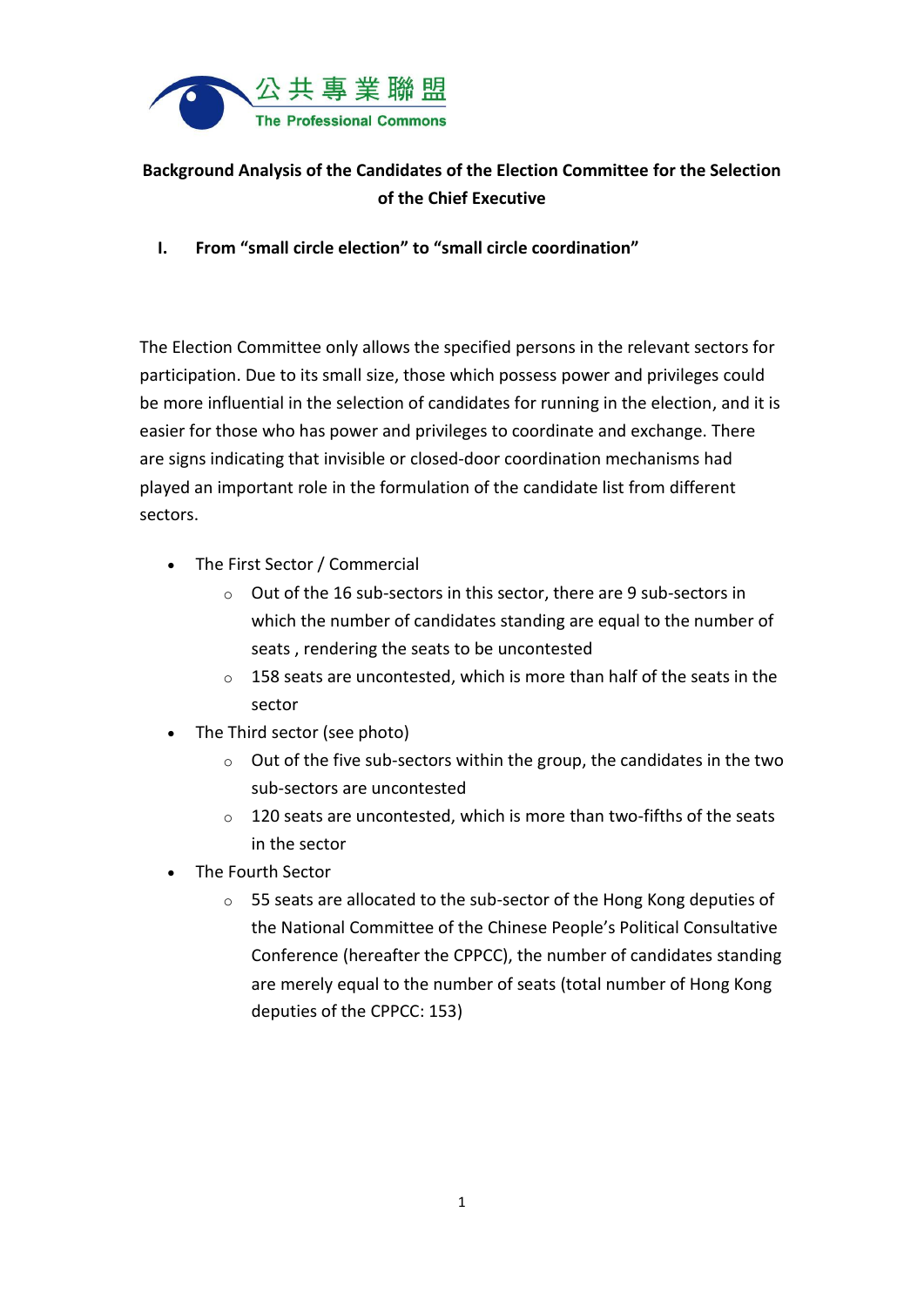

## II. **Business background**

1. Who belong to the "business sector?

During our course of research, a stringent definition has been adopted on who shall be constituted as related with the "business sector". We defined those who are in the "business sector" as those who are the majority shareholder and senior management personnel of major business enterprises, owners and directors of business enterprises, and those who claims themselves as "businessman".

2. Participation from the Business Sector in the Election Committee

The number of seats occupied by the business sector in the Election Committee is definitely far more than the 300 persons in the First Sector (Commercial), counting the number of uncontested seats alone could serves as a simple and sufficient means to prove this argument.

As for the sub-sectors in the Third Sector (reflecting different sectors in the society) , out of the 180 candidates which are known to be the members in the Election Committee in this sector, the business sector accounted for 70 persons, reaching nearly 40%, of which five are from the Agriculture and Fisheries sector (Total number of seats: 60); Sports, Performing Arts, Culture and Publication sector: 43 people (total number of seats: 60); and the Religious sector :22 persons (total number of seats: 60)

- In the sub-sectors of the Fourth Sector (political) : Out of the 151 uncontested seats in this sector, 80 persons could be classified as belonging to the business sector, which is more than half of the uncontested seats. Out of those who are in the business sector, 52 members are from the dedicated sector of the Hong Kong deputies of the CPPCC (Total: 55); 13 of them are the Hong Kong deputies of the National People's Congress (hereafter NPC) (Total: 36); while 15 members of the Legislative Council possess business background.
- The First, Third and Fourth Sectors: If we group the uncontested seats in the Third and Fourth sectors, and all the 300 seats in the First Sector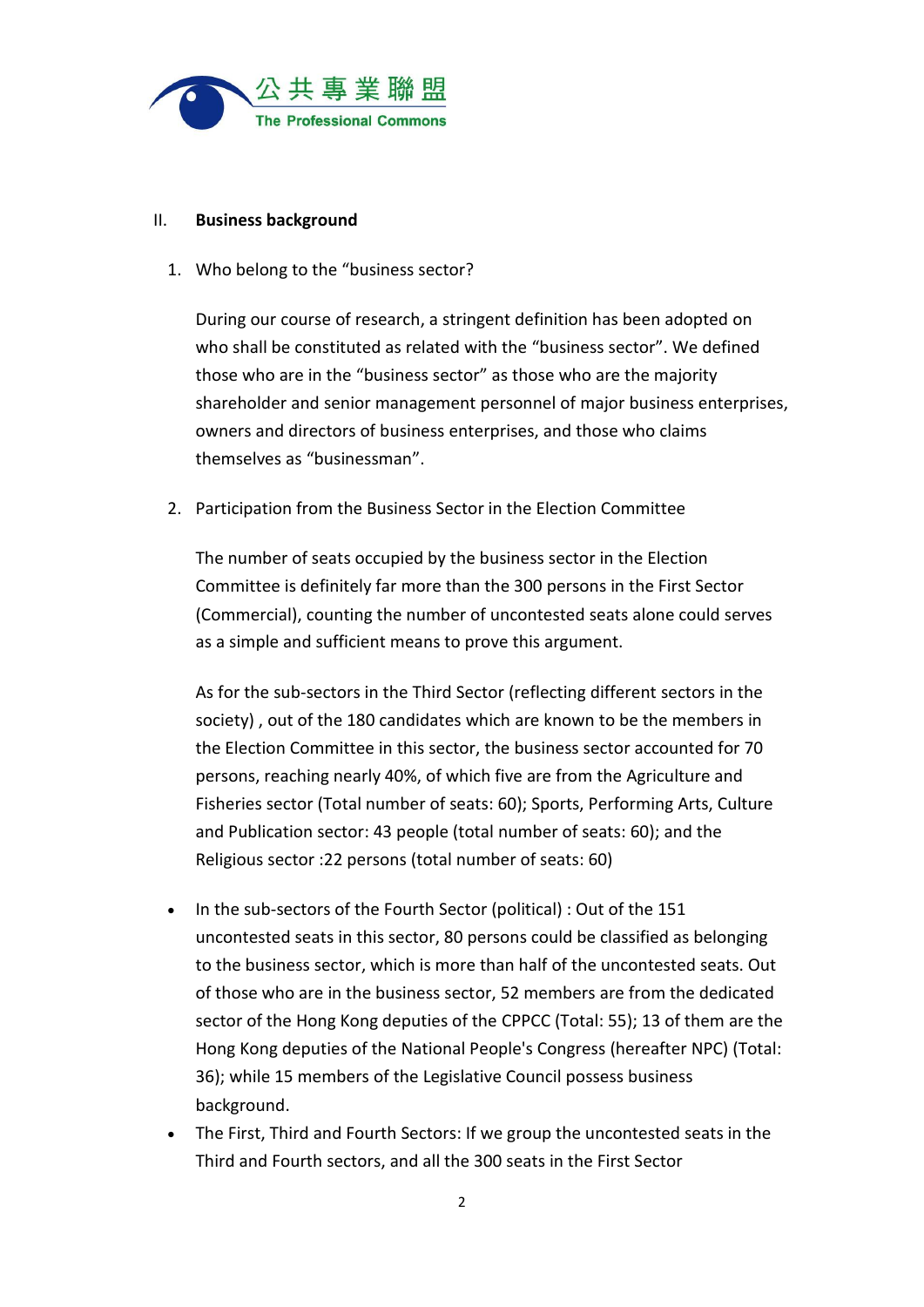

(Commercial), which are definitely being classified as "business", if we combine them together, there are 631 seats in which the compositions and backgrounds of the candidates can be confirmed (180+151+300), out of these members, we could confirm that there are 450 persons would be belonging to the business sector, which constitutes more than 70% of such candidates .

3. Participation of Real Estate Developers in the Election Committee

The number of seats occupied by the real estate and construction sector in the Election Committee could be far more than 18 seats.

The candidates which are associated with real estate based conglomerates, or related with construction companies: 96 persons

Several large-scale property developers have deployed multiple candidates:

- Sun Hung Kai: 15
- Wharf: 10
- Cheung Kong/ Hutchison: 8
- Henderson: 8

The British-financed firms are not lagging-behind either :

- Jardine's: 6
- Swire: 5

They were also running in other sectors:

- Hotel: 16
- **Employers' Federation of Hong Kong: 8**
- Transport: 8
- 4. The influence from of business and real estate sectors are far exceed than the abovementioned